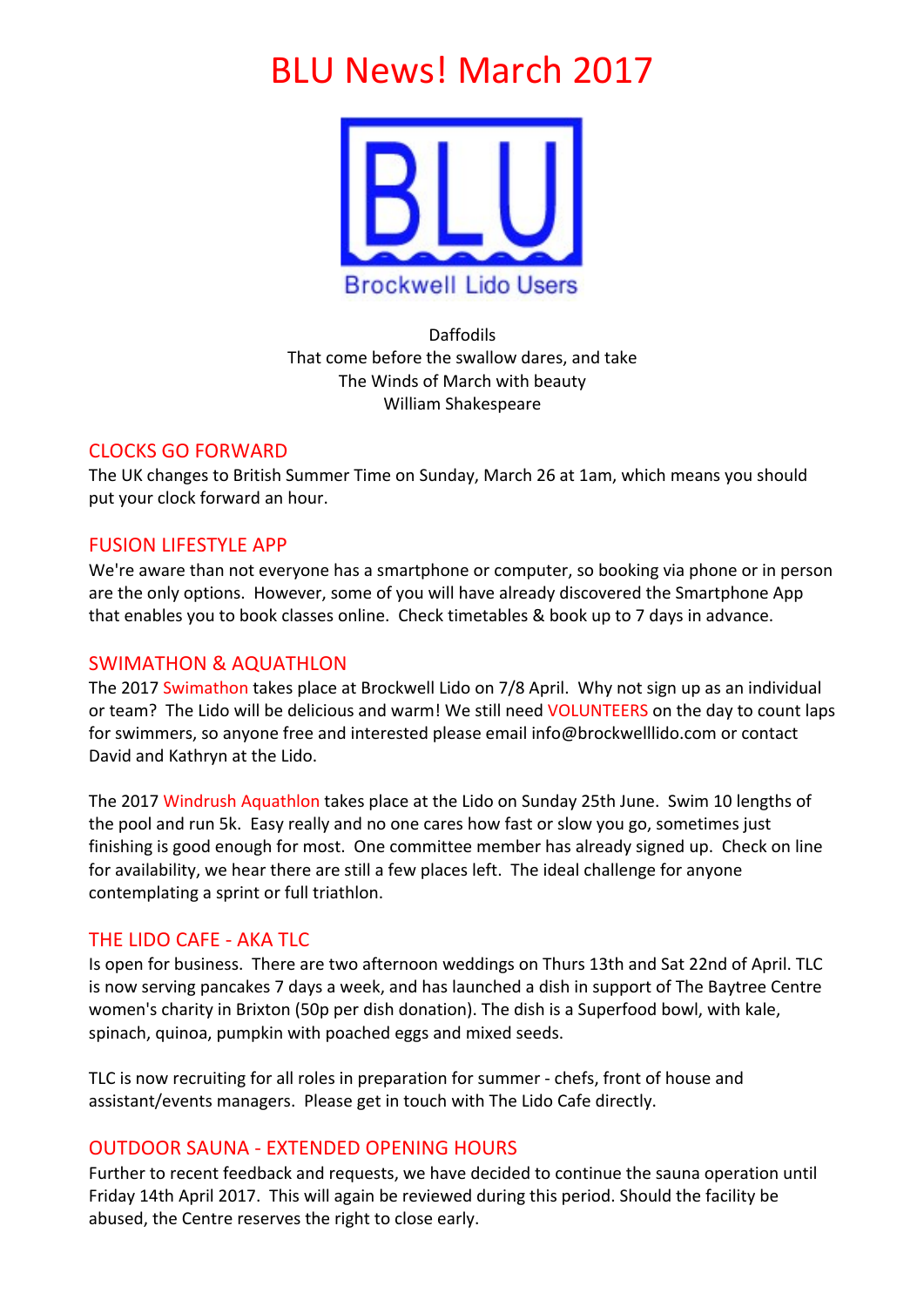#### SUMMER SEASON SWIM TICKETS

- 1st April to 30th September 2017
- Tickets on sale now
- 5% off all ticket sales prior to 1st April

- Fusion offers a range of Lido season tickets that can save you over \*£300 on entry fees and give you queue jump entry. Season tickets are valid from 1st April to 30th September 2017. The pool is expected to remain open throughout the year; we therefore recommend purchasing your season ticket as early as possible to get the best value for money. There are many other ways to enjoy the Lido including: concession prices for various groups, early bird swimming discounts, and family tickets for 1 or 2 parent families with a second parent receiving a 50% discount and the children also receiving discounted rates. Contact the team at Brockwell Lido for more information, or enquire at reception.

\*Based on using the Lido three times a week for the whole season. Terms and conditions apply.

Pricelist available on reception.

# **GROUP EXERCISE TIMETABLE**

Fusion aims to add additional group exercise classes over the next 2-6 weeks, which will only enhance our current member offering. All classes will be inclusive of membership, no other charges apply.

The Great Outdoors timetable kicks off on 22nd April 2017, which will see classes such as BOOTCAMP, BUGGY FIT, RUNNING CLUB and NORDIC WALKING being added to our growing timetable. Where possible, we will also be looking to run as many of our existing group exercise classes outside.

## SWIMTAG

The award winning SWIMTAG platform has just been installed at Brockwell Lido. It's designed to motivate and support our swimming members. Swimmers use membership cards to activate a wristband on the docking station, no buttons or calibration required, simply slip on a band and jump in the pool. The swimmer then returns their wristband to the docking station and their swim data is automatically uploaded to the website, ready to be viewed online. The wristband is now ready for the next swimmer. The first time you use Swimtag, you need to join as a new user, add your details, which include your Lido membership number, DOB, height and weight, and you're set for all future swims. It will even email you your stats. A brilliant piece of gadgetry that comes highly recommended by one of the BLU committee.

#### PHOTO COMPETITION (in association with the 80th anniversary of the Lido)

Brockwell Lido turns 80! Enter our photo competition to win 6 months FREE membership. T&Cs

# SCHOOL'S OUT - FASTER HOLIDAYS

School's Out! Make Brockwell Lido your first stop for fun activities - come rain, shine or snow, Fusion has a range of activities to stem the boredom! Simply view their full range of activities and book online today, or call your local centre directly if you would like more information. Fusion's School's Out activities run during school holidays. Keep an eye out for what's coming up next!

## SOLAR POWERED BOLLARDS

We are waiting to hear about a date for the installation of solar-powered bollards along the access road from Dulwich Road to the Lido. This is really important to ensure the safety of people going to the Lido on foot after dark.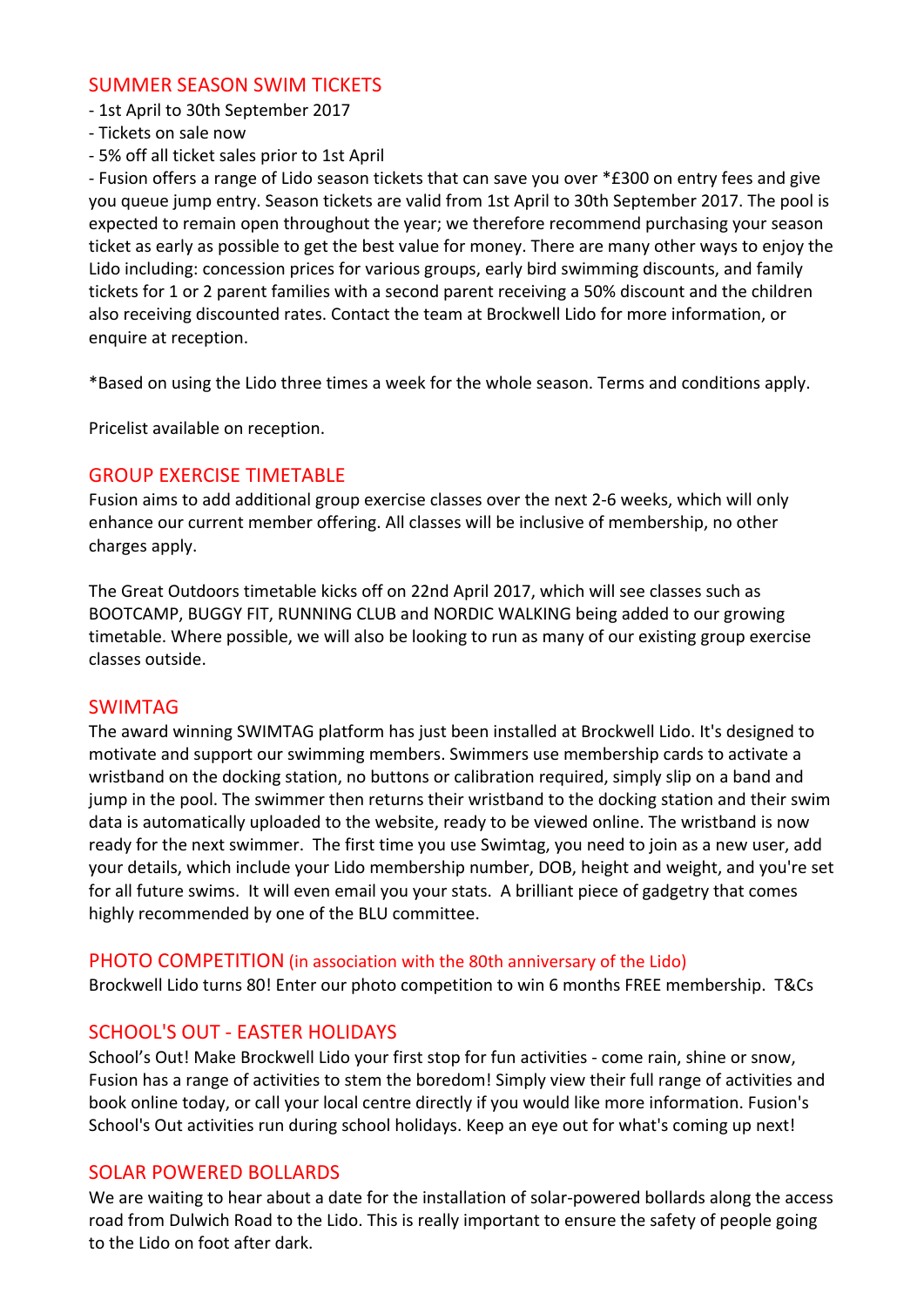## WET CHANGING ROOM REFURBISHMENT

We are extremely excited to announce that following Fusion's recent refurbishment to the gym changing rooms, they are now carrying out renovations to both the male and female poolside changing rooms. Fusion would like to advise all users that the wet side facilities are currently closed. During this time the gym changing rooms will be accessible for all users throughout the centre opening times. Fusion politely asks that during this time, all users dry off as much as possible while moving around the centre. Thanks in advance for your patience during the refurbishment. If you have any questions please do not hesitate to contact a member of the team. Fusion's aim is to re-open in time for summer.

#### SOCIAL MEDIA

Follow Fusion across all platforms for daily operations and update posts. From blogs to exercise of the week, Fusion will ensure their content is up to date to help encourage, motivate and inspire you to keep fit and healthy.

FACEBOOK: @BrockwellLidoUK TWITTER: @Brockwell\_Lido INSTAGRAM: Brockwell\_lido

#### RECRUITMENT

LIFEGUARDS; Looking for summer work? Look no further! Fusion's Lifeguards/Recreation Assistants have one of the most important jobs at the Lido - keeping users safe in and around the water. Apply today.

CUSTOMER RELATIONS ADVISORS: Fusion's Customer Relations Advisors are the first Fusion team members that users and members meet. First impressions are important and as a Customer Relations Advisor, you are responsible for providing a warm welcome to each customer, proactively driving membership sales, providing accurate information, swiftly processing transactions and ensuring the reception area is managed effectively and efficiently. Sometimes customers are unhappy about something, and you will need to be able to handle complaints in a sensitive, prompt and polite manner. Apply today.

## **HEALTH SUITE**

A polite notice to all users that no oils, salts or body lotions are to be used anywhere in the health suite. Please shower before and after you use the sauna, steam room and hydrotherapy pool. It's up to everyone to help keep this facility clean by following all rules.

## SOCIAL MEDIA MANNERS

BLU does not condone and will not tolerate bullying or harassment via social media or in person, of Lido users and staff. We will take all necessary measures to deal with any unsavoury behaviour.

## LIDO CAR PARK

Parking enforcement is in effect, please make sure you are parked in the correct bays as tickets will be issued. Drivers who park in disabled bays (without a blue badge), loading bays or even try and squeeze into the motorcycle bays (yes, a few drivers have been wedged in unable to leave) BEWARE! PLEASE don't do it.